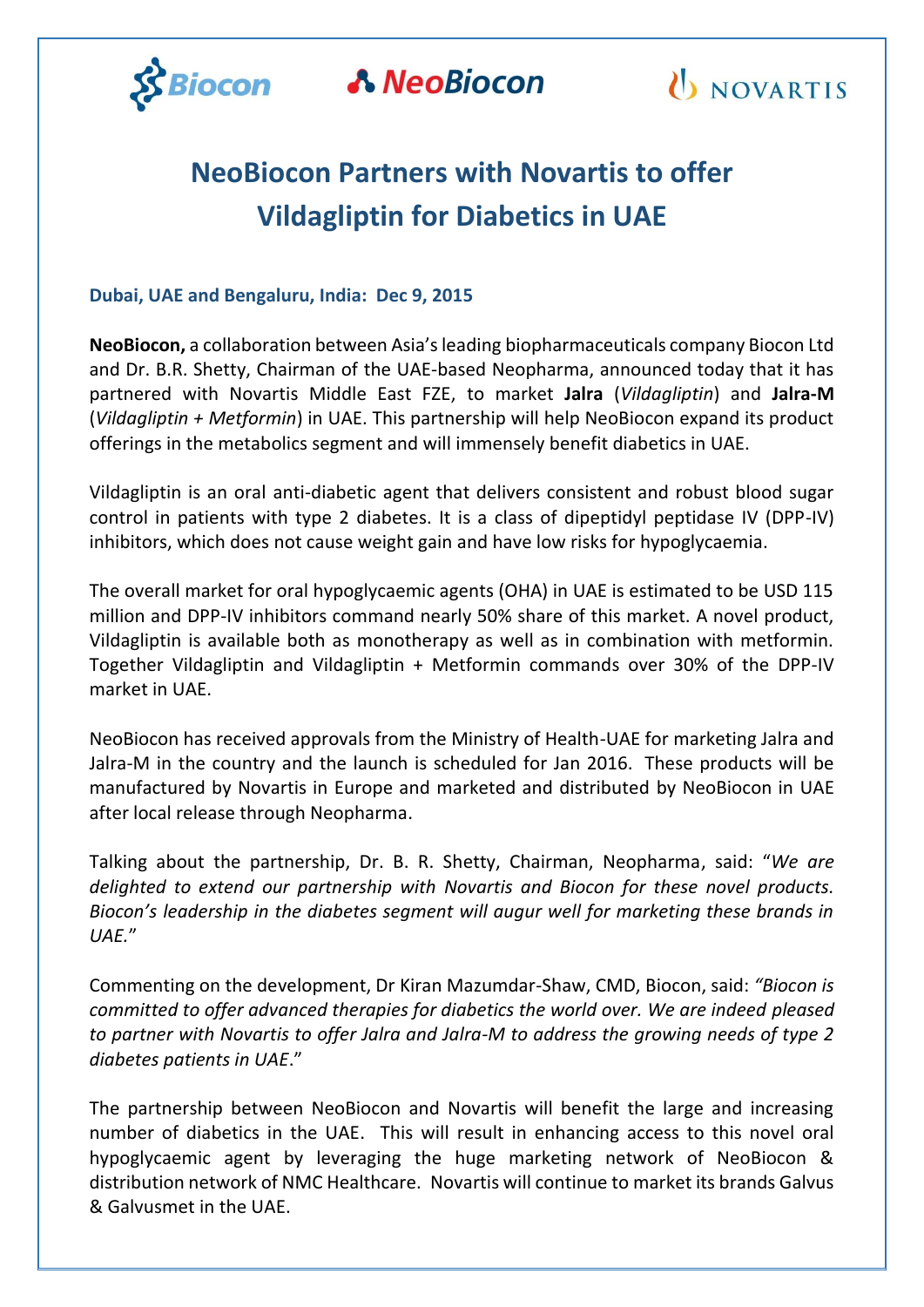

### **A NeoBiocon**



Mohamed Ezz Eldin, Country Pharmaceutical Organization Head (UAE), Novartis said: *"Our mission is to improve patient lives, and help them lead a normal and healthy life. Novartis is a company with a mission: Delivering the right treatment to the right patient at the right time. Therefore, as part of our continuous efforts to maximize patient access to our medications, Novartis is partnering with NeoBiocon, which aims to help more Diabetic patients to gain access to innovative medications, in addition to supporting the local manufacturing and partnering with local companies. This could not have happened without the vision of the UAE Government, and the great support from the UAE Health Authorities, and MOH who continuously encourage investment, innovations and improving patient's lives*."

NeoBiocon is amongst the fastest growing pharmaceutical companies in UAE and is ranked amongst the top 25 pharma companies in the region. It is the no.1 generic pharma company in UAE, in the cardiovascular segment with successful brands like Statix (atorvastatin). NeoBiocon is committed to bring innovative products to the GCC market and enhancing capabilities of the local manufacturers.

Established in 2011, NeoBiocon markets its own brands in UAE & other GCC markets in various therapies such as metabolics, oncology, asthma & allergic rhinitis, anti-infectives and others. Through this partnership with a multinational pharma company, NeoBiocon has further strengthened its resolve to create a positive impact in the lives of the patients through innovative products.

#### **About Novartis**

*Novartis provides innovative healthcare solutions that address the evolving needs of patients and societies. Headquartered in Basel, Switzerland, Novartis offers a diversified portfolio to best meet these needs: innovative medicines, eye care and cost-saving generic pharmaceuticals. Novartis is the only global company with leading positions in these areas. In 2014, the Group achieved net sales of USD 58.0 billion, while R&D throughout the Group amounted to approximately USD 9.9 billion (USD 9.6 billion excluding impairment and amortization charges). Novartis Group companies employ approximately 120,000 full-time-equivalent associates. Novartis products are available in more than 180 countries around the world. For more information, please visit [http://www.novartis.com](http://www.novartis.com/)* Novartis is on Twitter. Sign up to follow @Novartis at<http://twitter.com/novartis>

#### **About Biocon Limited**

*Biocon Limited, publicly listed in 2004, (BSE code: 532523, NSE Id: BIOCON, ISIN Id: INE376G01013) is India's largest and fully-integrated, innovation-led biopharmaceutical company. As an emerging global biopharmaceutical enterprise serving customers in over 100 countries, it is committed to reduce therapy costs of chronic diseases like autoimmune, diabetes, and cancer. Through innovative products and research services it is enabling access to affordable healthcare for patients, partners and healthcare systems across the globe. It has successfully developed and taken a range of novel biologics, biosimilars, differentiated small molecules and affordable recombinant human insulin and analogs from 'Lab to Market'. Some of its key brands are INSUGEN®(rh-insulin), BASALOG® (Glargine), CANMAb™ (Trastuzumab), BIOMAb-EGFR™ (Nimotuzumab) and ALZUMAb*